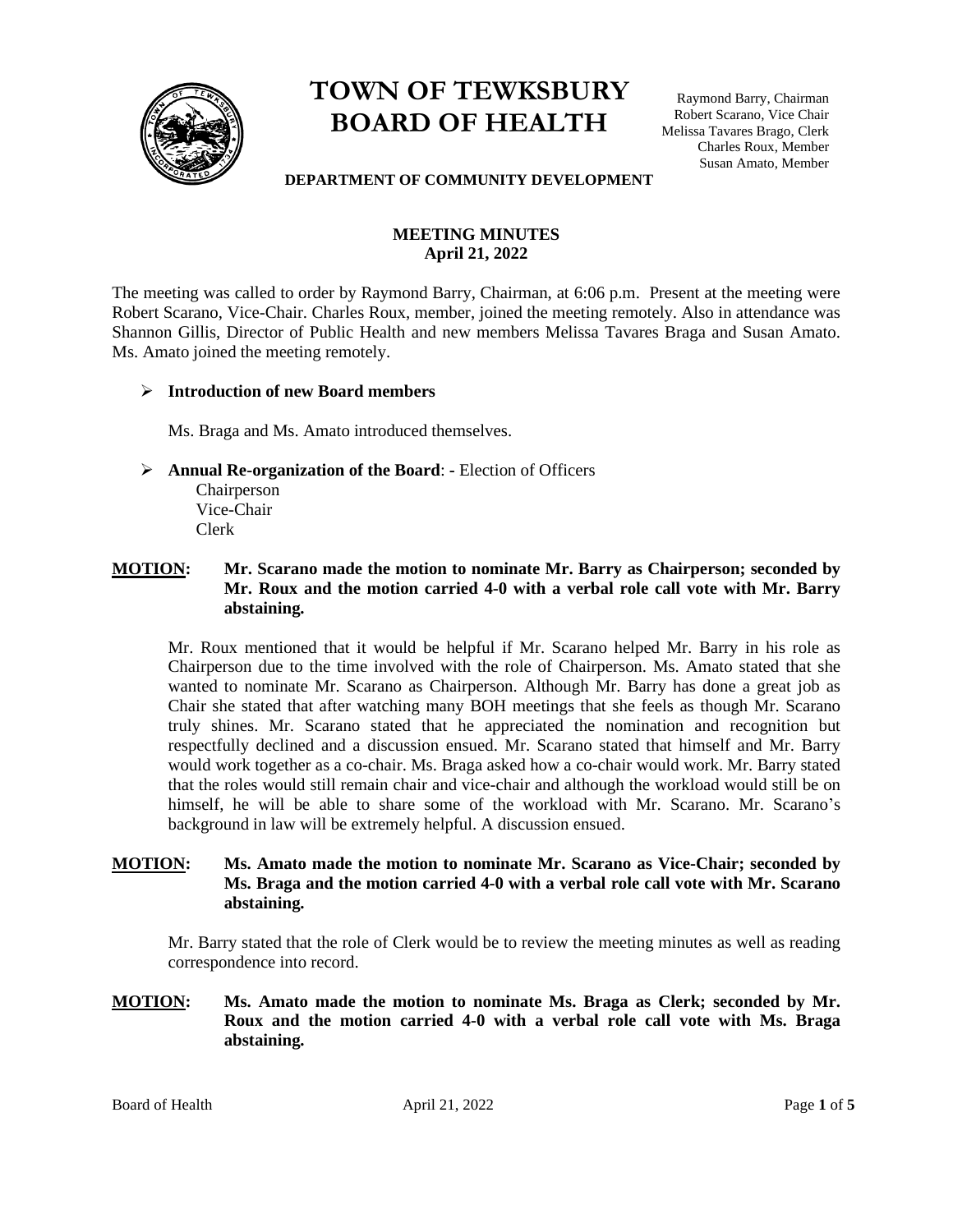Mr. Barry stated that Board needs a representative to represent the Board on the Board of Tewksbury Cares. Mr. Barry stated that Ms. Braga would be the best member to represent the Board.

## **MOTION: Ms. Amato made the motion to nominate Ms. Braga to be the Board's representative on the Board of Tewksbury Cares; seconded by Mr. Scarano and the motion carried 4-0 with a verbal role call vote with Ms. Braga abstaining.**

Mr. Barry stated that Ms. Zaroulis previously held the position for both Clerk and the Representative on Tewksbury Cares. Ms. Amato left the meeting at 6:29pm.

## **Approval of Meeting Minutes**

- ➢ **March 17, 2022 meeting minutes presented for approval. Ms. Braga stated that she had read the minutes and watched the video and was prepared to vote on the approval of the minutes. Mr. Barry stated that although the minutes aren't supposed to be a live transcript, he phrased the motion regarding 199 Marston St. word for word as it was important to be specific for the letter that needed to be sent out.**
- **MOTION: Ms. Braga made the motion to approve the March 17, 2022 meeting minutes as submitted; seconded by Mr. Scarano and the motion carried 4-0 with a verbal role call vote.**

#### **New Business:**

➢ **TBOH Frozen Dessert Regulations –** Modification to Section 5.7

Mr. Barry turned this section of the meeting over to Mr. Scarano to take role as Chair. Mr. Barry stated that section 5.7 of the Minimum Sanitation Standards for Frozen Desserts had the word daily in it which needed to be removed as daily cleaning and sanitizing is for manufacturers of frozen desserts as per the state regulation. The state regulation states that Soft Serve machines should be cleaned and sanitized in accordance with the machine's Manufacturer's instructions. Permit holders will need to maintain cleaning and sanitation logs, but they are not required to be kept daily, but rather up to the manufacturer's recommendations. Mr. Barry stated that having these logs would be helpful when reviewing the monthly testing to compare any high readings to the cleaning and sanitizing logs. Mr. Braga asked if "per manufacture" instructions should be added. Mr. Scarano noted that section 5.3 addresses this and would be repetitive. A discussion ensued.

**MOTION: Mr. Barry made the motion to remove the word "daily" from Section 5.7 of the Minimum Sanitation Standards for Frozen Desserts so that it would state "Permit holders shall maintain a cleaning and sanitizing log for each frozen dessert machine." This section currently states "Permit holders shall maintain a daily cleaning and sanitizing log for each frozen dessert machine." As per 105 CMR 500.81 Section F, Subsection 3, Soft-serve Machines "The operator of any soft-serve machine shall comply with the machine manufacturer's instructions with respect to cleaning and sanitizing."; seconded by Ms. Braga and the motion unanimously carried 4-0.** 

For the record, the next BOH meeting is on May 19, 2022

➢ **Hearing – Minimum Sanitation Standards for Frozen Desserts, Paragraph 4.1.2** requested by Mity Pups, Inc. d/b/a Dandi-Lyons at 2119 Main Street, Tewksbury MA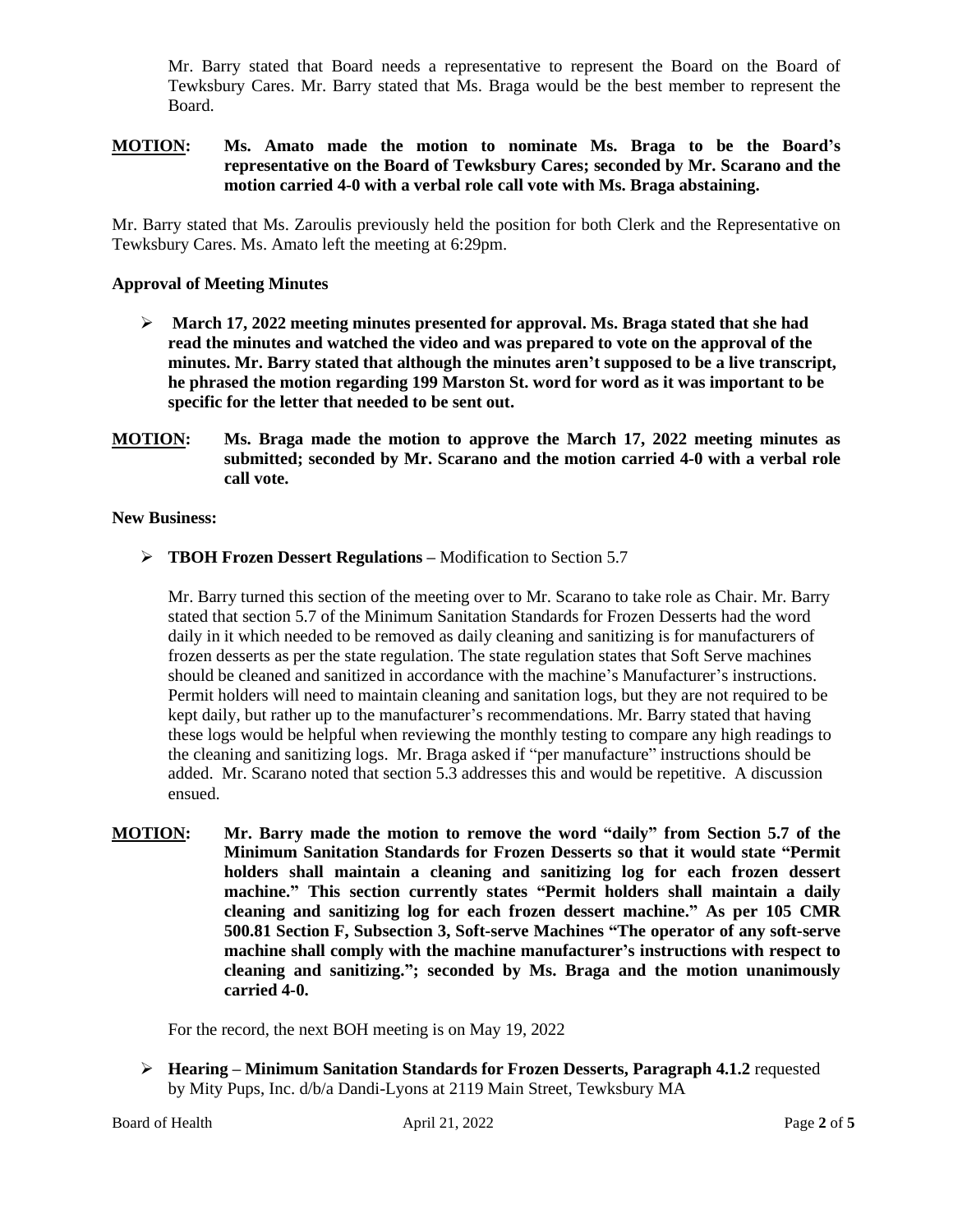Mr. Barry stated that the owner, Mr. Lyons, had submitted a letter to the Health Department with his unhappiness to the addition in the regulation. The section referenced in the letter was incorrect. The section that was stated in the letter is in reference to the food regulation. The main change in the regulation was to add the requirement that a Servsafe certified person be present at all times at each food establishment. Mr. Barry stated that Mr. Lyon's lawyer had spoken with Town Council and that Mr. Lyons thought that this would be cost prohibitive for his business to train all his employees. Mr. Barry wanted to clarify that the intent was not to have every employee ServSafe certified but to have one person on staff certified at all times. Historically, the Health Department has found that during health inspections, the staff had found out that the ServSafe certified person had left the building and the remaining staff were unaware on the basics of running a dishwasher or how to property make sanitizer. Mr. Barry stated that in the 2017 Food Code, it requires that a person needs to be ServSafe certified or certified through any State approved food safe training courses and that they be present at all times. The Board felt that this is necessary to add right now and not to wait for the 2017 Food Code to be adopted by the State. A discussion ensued.

#### **Continued Public Hearing:**

➢ **199 Marston St. –** Continuation of Keeping of Animals Permit

It is anticipated the Board will continue this hearing until such time that the Farm is in compliance with prior orders issued by the Health Department. Mr. Barry stated that at the last meeting the Board had Ms. Gillis issue an order letter to 199 Marston St. to remove all the animals within seven days and have the site properly cleaned up within fourteen days. Mr. Scarano stated that he recognizes that the Farm had complied with the immediate clean up order from the Board and has brought the conditions into good standings. The first part of the order, the removal of the animals, keeps being continued. Mr. Scarano stated that the compliance with the order to clean up means that there is no longer a public health threat in regards to the conditions at the farm. Mr. Barry stated that the order was to remove the animals first so that there could be a good thorough cleaning. The presence of the slaughter chain animals (poultry) that are free ranging is considered a public health issue as well as the concern of bird flu from the animal control officers. Mr. Scarano stated that in order to be in complete compliance with the order removal of the animals then cleaning would be in satisfaction of the order. Mr. Scarano wanted the public to know that the feed and hay issues have been addressed. Mr. Barry stated that the issue is now with Town Council to take legal action and going forward all communication will be between Town Council and the Oliveira's attorney, Attorney Lawlor. Mr. Barry stated that the Board cannot move forward with the animal permit request until the outstanding order has been complied with.

**MOTION: Mr. Scarano made the motion to continue to a date certain. Mr. Roux's concern is with the slaughter chain animals and pets. He wants to be updated on how the pets have been cared for since there were problems with the care of the animals. Mr. Barry stated that the animal control officers stated that the observed health of the mini horses and goats were better from the last time they were seen. They were more focused on the general conditions of the site. Ms. Braga asked is there will be more continuous inspections going forward. Mr. Scarano stated that interim inspections would continue as required and determined by the animal control officers. A discussion ensued. Mr. Scarano repeated with a formal motion to continue to date certain subject to the agenda change as the chairman deems fit after discussion with town council; seconded by Ms. Braga and the motion unanimously carried 4-0 with a verbal role call vote.**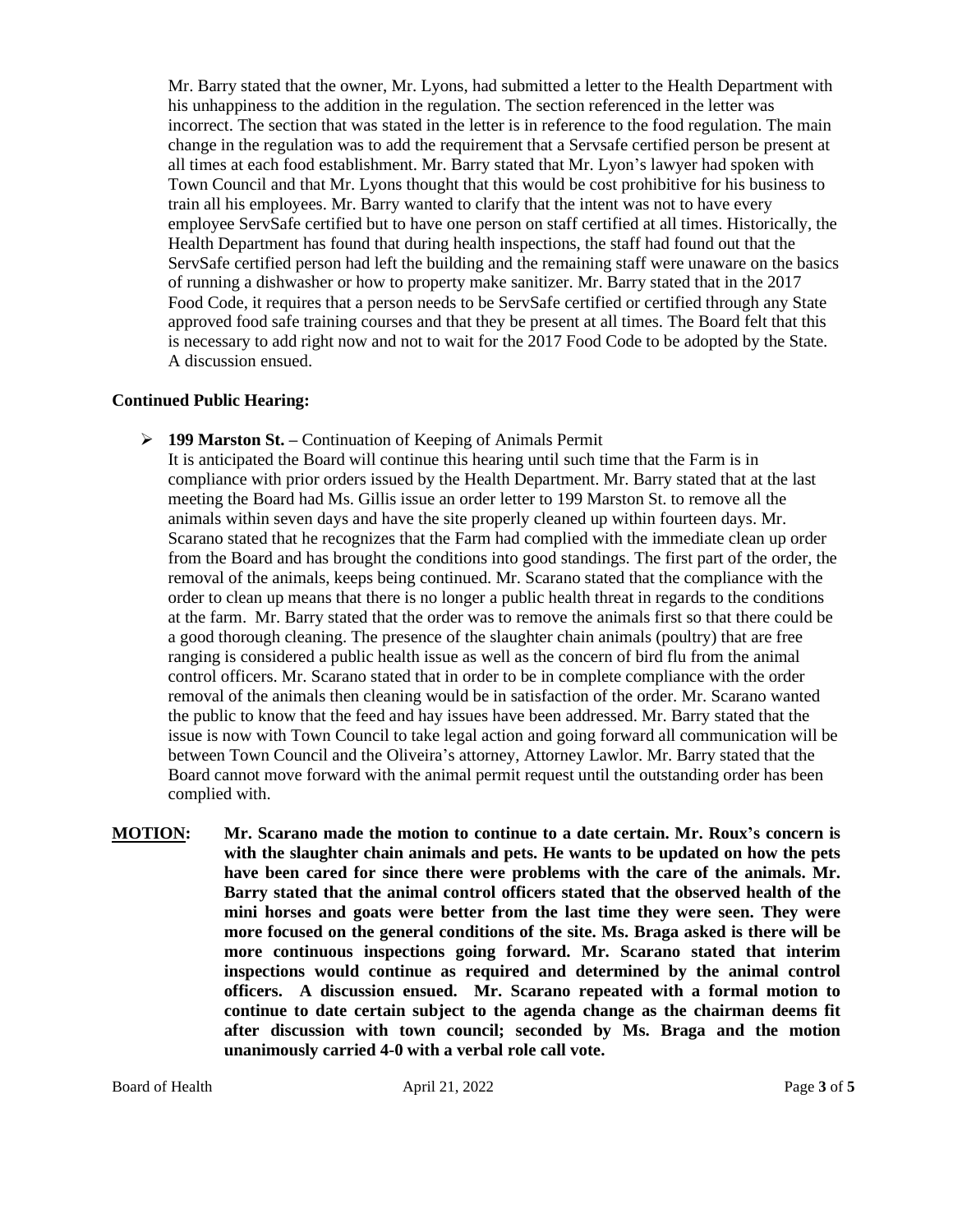#### **Old Business:**

## ➢ **Oliveira Farm Update**

Mr. Barry stated that the condition of the site was addressed but any future communication will be deferred to Town Council and the applicant's council. Ms. Pacheco asked to speak, and Mr. Barry stated all communication needed to go through her attorney. Ms. Pacheco stated that she does not have an attorney. Mr. Scarano stated that it will be put on the record that Ms. Pacheco stated that she is not represented by council at this time. The Board is aware of discussion with Town Council and Ms. Pacheco's former council and the Board can't take information over the table with the possibility of litigation and would like to leave the issue on the table that the two attorneys are discussing the matter and Ms. Pacheco should have a discussion with Attorney Lawlor to find out what the progress of the discussions are. At this time the Board has been notified that there has been a discussion between the attorneys and would want them to keep talking. If there is a letter from Attorney Lawlor that he has withdrawn from Ms. Pacheco's representation the Board would recognize it and have a discussion with Town Council on how the Board would handle that. Ms. Pacheco stated that she did not understand, and Ms. Scarano asked her to sit down at the table. Ms. Oliveira joined her at the table as well. Ms. Pacheco stated that it was her understanding that she was before the Board for a vote on the animal application permit and that the Board could not vote on it on the  $17<sup>th</sup>$  because it was her understanding that there weren't enough members to vote on the application. Mr. Scarano stated that the matter was referred to Town Council because of the possibility of litigation. Town Council inquired with Ms. Pacheco's former attorney, Attorney Lawlor to see if there could be a resolution to which Attorney Lawlor stated that a resolution could possibly happen. There are two attorneys in discussions with this underlying matter which would allow Ms. Pacheco to apply for a permit. There isn't a resolution with the live order of the Board to remove the animals. Ms. Pacheco is in violation of this order and until the matter is cleared up, the Board cannot move forward on action on the permit until there is a resolution. The matter is moved to May 19, 2022 pending resolution of the attorney's discussion as well as whether or not Ms. Pacheco's attorney is withdrawing at which Ms. Pacheco would become pro se advocate of her own case. Ms. Pacheco voiced her concerns with the continuing fines accruing. Mr. Scarano stated that it's the Board's understanding that Ms. Pacheco is having difficulty in complying with the order to which Ms. Pacheco agreed. Mr. Scarano stated that Ms. Pacheco could possibly end up in Superior Court with the Town. The Board would have to go into Executive Order to discuss this. A discussion ensued. Until the letter of resignation from Attorney Lawlor is received, it is the understanding that Ms. Pacheco is represented by Attorney Lawlor and the Board needs to step back and can't act. Mr. Scarano stated that Ms. Pacheco also should not be having communication with the Ms. Gillis as well.

## **Director Reports:**

Mr. Goo went back out to Burger King, 85 Main St., for a reinspection. Conditions were better than with the initial inspection. The Department will keep going back for re-inspections. There wasn't a reinspection of the Dunkin Donuts. Mr. Scarano asked if there needs to be peer oversite to which Ms. Gillis stated not at this time. Mr. Barry updated Ms. Braga on fines, education, and food safety consultants.

Ms. Thomas's Tewksbury Clucker's meeting was held on March 22, 2022 . The meeting was very well attended and went well.

#### **Board Reports:**